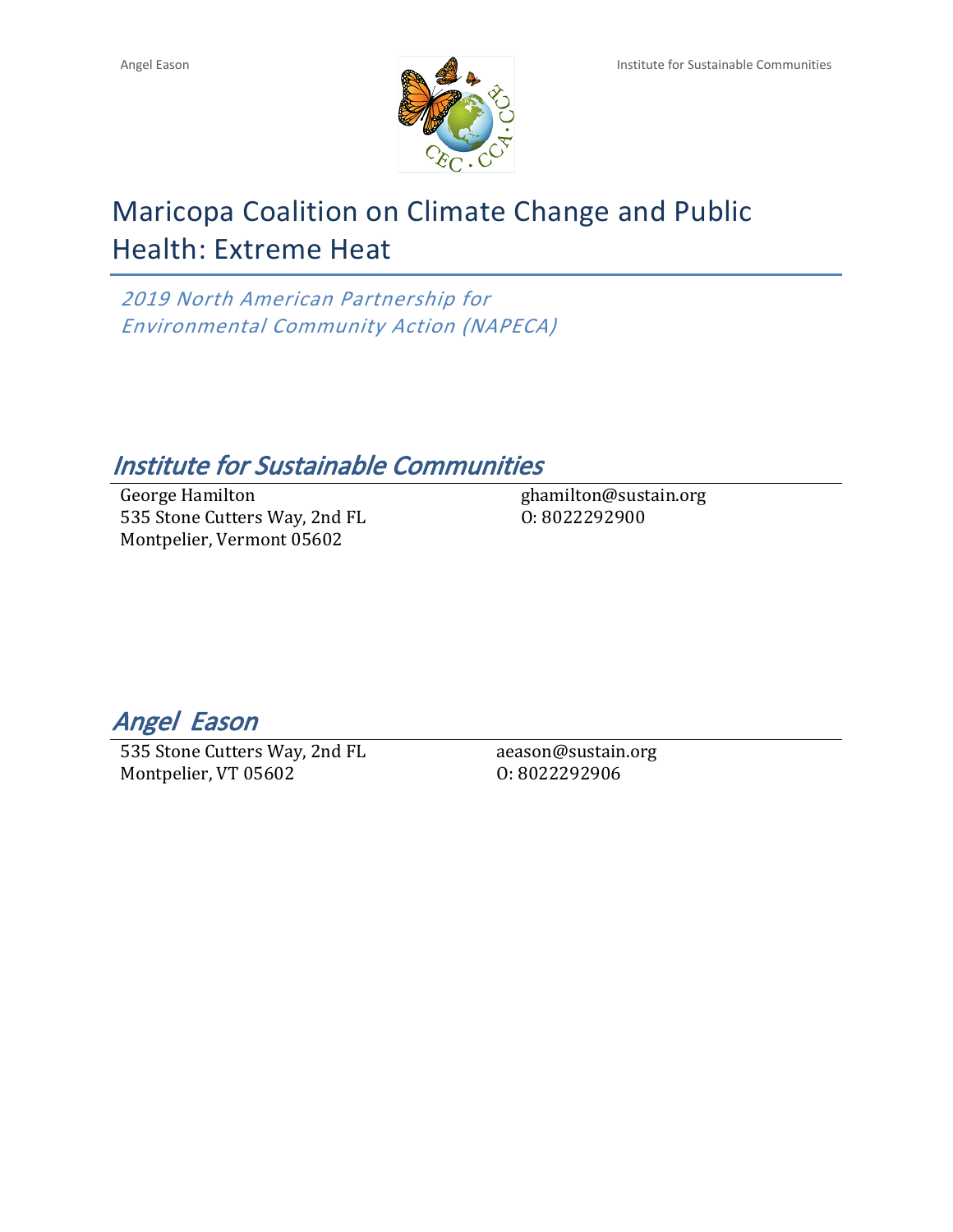# FollowUp Form

## **Project Title\***

Maricopa Coalition on Climate Change and Public Health: Extreme Heat

# *Quick Analysis*

## **1) What was the single best thing that happened during the project?\***

Significant progress was made towards formalizing the collaboration. The initial connection between ISC and MCDPH, and the subsequent funding, brought partners together to have conversations about the BCCPH collaborative structure and future direction. This is critical to supporting the collaborative's sustainability.

## **2) What was the single worst thing that happened during the project?\***

The multi-hazard impacts of COVID-19 and extreme temperatures in April posed significant challenges during this project. It became difficult to distinguish between COVID-related deaths and heat-related deaths that were happening simultaneously. We think COVID had a compounding effect on heat-related deaths; it was heartbreaking to know people were evicted, increasing the rates of homelessness in our community. COVID also impacted our work, the inability to meet in person with community partners and ISC staff required new approaches for finding ways to collaborate.

# **3) What was the single most unexpected thing that happened during the project?\***

ISC's regional staff person unexpectedly left for a new job. However, ISC staff Daniel Dickerman and Steve Adams were assigned to the project moving forward, which helped a smooth transition and successful completion of the project.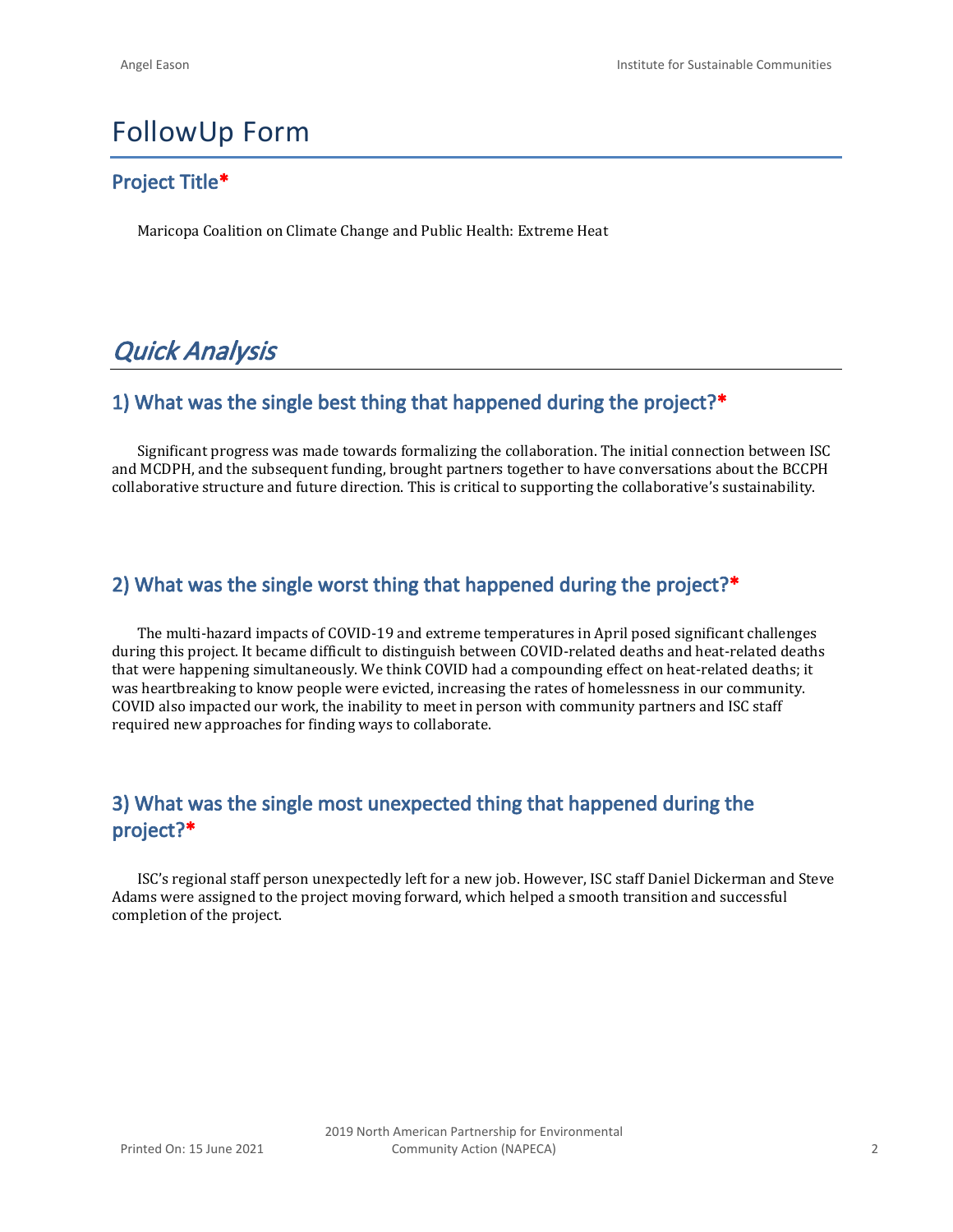### **4) What was the single thing that could have been done to make the project more effective?\***

Reflecting back, we could have done more robust outreach with the Advisory Team; collecting more feedback about the work that ISC was preparing, which may have increased partner engagement. Feedback usually generates more conversations, different points of views, and more collaboration.

#### **5) What will happen as a result of this project during the next five years?\***

As a result of this project, over the next five years, the collaboration will grow, institute a formal structure, and have more resources, moving it from a model to reality. We will foster multi-disciplinary collaboration at the metropolitan-regional scale; addressing not only extreme heat, but other climate hazards that county residents are regularly exposed to. The BCCPH will strive for continued function as a community-centered partnership with the goal of driving policy impact via the Maricopa Association of Governments (MAG).

To preserve the voice of the community in BCCPH, the partners propose a deep link between BCCPH and a community-based organization (CBO). We recognize that there will be a need for more training and preparation to support effective leadership. For that reason, we propose hosting BCCPH in one of Arizona State University's (ASU) programs where the CBO and ASU would work hand-in-hand. They can be further supported by MCDPH, the Vitalyst Foundation, the Arizona Public Health Association (AzPHA), and research groups from other universities. This is an excellent opportunity to create a model that would allow for community-based participatory research.

These collaborations have the potential to unearth new community-driven and evidence-based policy recommendations by elevating the voices, wisdom and power of community. By involving the community in relevant research at ASU, new evidenced-based recommendations can arise and be translated to policy. To translate the findings, we propose a formal partnership between the CBO-ASU and the MAG to shape and propagate these policies.

#### **6) Is there anything else that is important to say about the project?\***

While COVID-19 hampered our ability to create connections in-person, we were able to learn about other regional resilience collaboratives in the USA, their types, functions and activities, levels of reported impact, and their overall structures. The gained knowledge helped initiate discussions among partners in a variety of sectors and helped us consider varying perspectives in making the best choice for our community. The ISC staff did a wonderful job in guiding our partners in this journey and using their broad experience to help us make informed decisions. We are so glad that our collaborative is now on the map of U.S. collaboratives.

*Project Evaluation*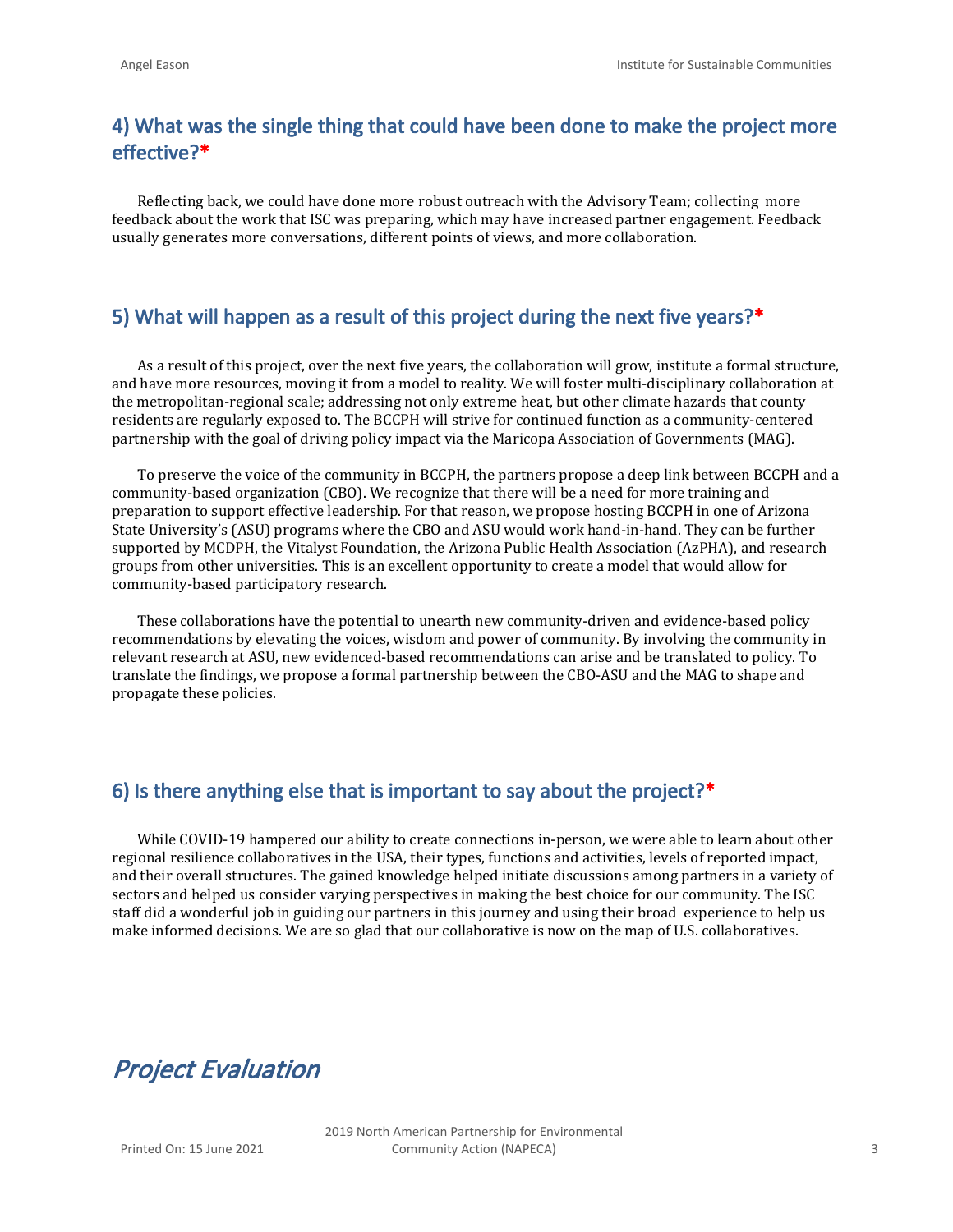#### **Results of the monitoring and evaluation activities\***

Objective 1: Build capacity of coalition partners to operate effectively as a regional climate collaborative:

ISC has provided the CACPH with guidance documents on building a collaborative governance structure. After the CACPH and partners determine future backbone support, that structure can be implemented.

Likewise, ISC provided the CACPH with a collaborative charter. This charter served as a guide to the collaborative decision-making processes. In our work with the advisory committee ISC ensured that all decisions made conformed to the collaborative charter.

ISC has been working as thought partners with the advisory team for a year. In this time, we have intentionally worked to build their capacity around network building and theory. The advisory team is deeply engaged in the extreme heat work in Arizona and has the knowledge to continue building out the collaborative's work.

The initial advisory team consisted of individuals representing ten cross-sector organizations. However, as the first wave of COVID hit Arizona in mid-March, participation began to drop as schedules filled up and positions shifted. Throughout the process we had six organizations participating as part of the advisory team meeting regularly, with one to two that would participate occasionally.

Objective 2: Maricopa County will complete a regional implementation process for addressing extreme heat impacts

ISC's work in Maricopa County has largely focused on increased coordination between human service providers, recognizing the importance of collaboration in building regional resilience. Given our experience with this type of process, we initially planned to approach the extreme heat work by building out a regional public engagement strategy. We began with building out a data map to ensure that partners all had a common understanding of the data collection and distribution processes related to heat related death and illness.

The arrival of COVID created a real potential heat crisis for the County. Up to that point, the primary heat intervention was a network of cooling shelters offering air-conditioning and water. However, COVID social distancing had the potential to throw this intervention into disarray, with catastrophic results.

In anticipation of this potential, a group of local stakeholders began Arizona Extreme Heat Preparedness and Resilience coordination calls, which soon became a work group. These weekly calls coordinated heat response activity. ISC and our partners engaged actively on these calls, and we also supported communications by tying these efforts back to work the collaborative had already done.

However, what became clear was that the coordination calls and work group were primarily tactical in nature - "what is the temperature this week and how are we going to respond?," Making it clear that longerterm strategic and systems focused work needed to be carried out. With this in mind, ISC oriented the collaborative's work to fill that role.

To that end, we developed an extreme-heat system map with the goal of creating a balance sheet for extreme heat as a whole. For example, research revealed that extreme-heat related ER visits were costing the Maricopa County healthcare system over \$56 million a year. Yet, at this point, they had largely been absent in conversations around climate change and heat.

The systems map can serve as the coordination fulcrum for heat response in Maricopa County. It can be used as a tool not only to coordinate activity across sectors, but also to recruit new organizations to the collaborative by showing mutual benefits of involvement. To date, ISC has presented the map to a number of organizations which garnered interest in collaborative work.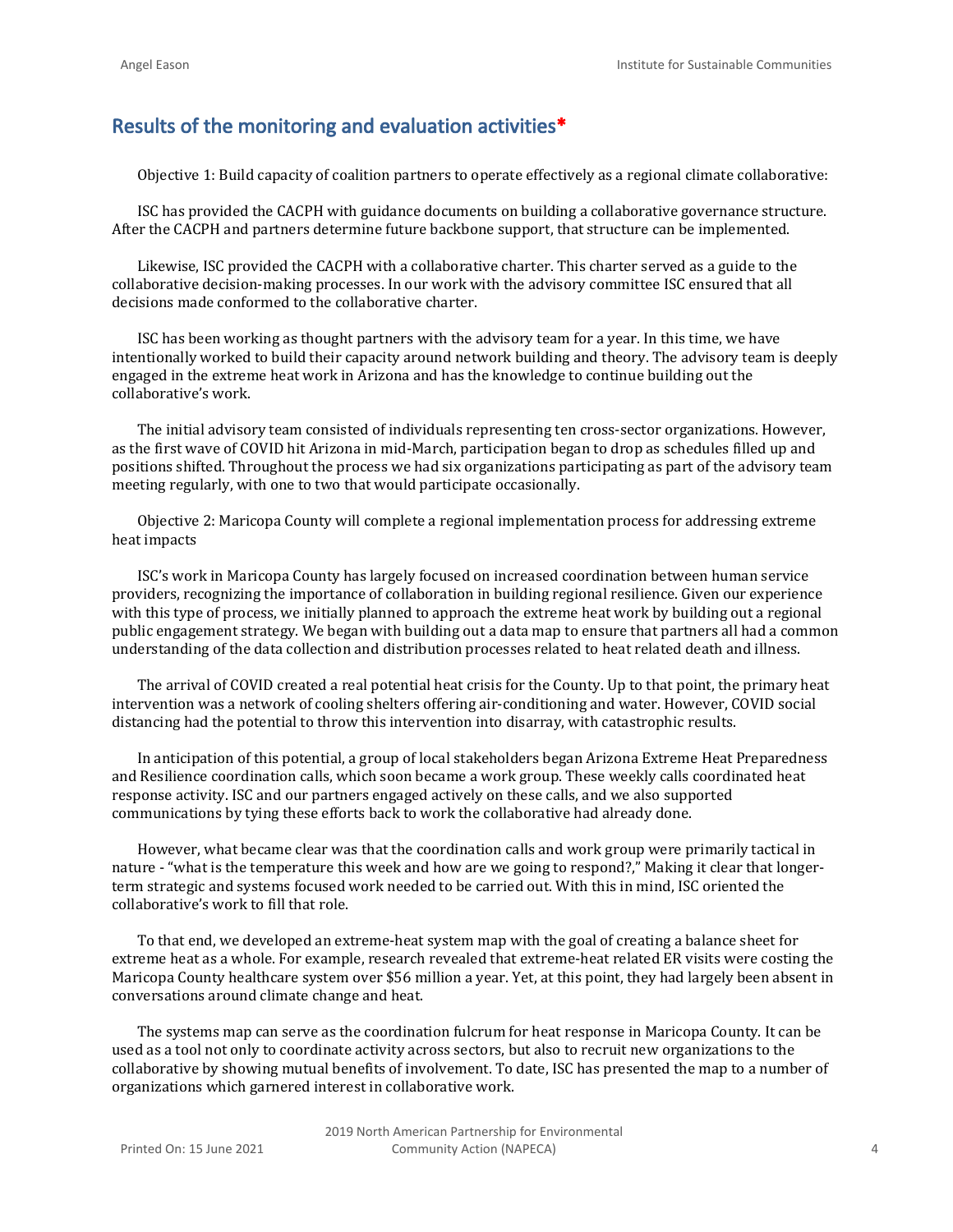Objective 3: Maricopa County will have extreme heat implementation funding secured and executed. As of yet, Maricopa County has not secured implementation funding. However MCDPH has indicated willingness to continue to support; and ASU and Vitalyst Health Foundation have expressed interest in supporting the collaborative.

# *Project Summary - Part I. Description*

## **Participating organizations and geographic location(s) of the project (a small map can be included\***

In addition to the County Department of Public Health (MCDPH), local partners included representatives from: The Arizona Department of Human Services Tribal Liaison, The Arizona Emergency and Military Affairs Tribal Liaison, Arizona State University, Citizens' Climate Lobby, Empowerment Systems, The Nature Conservancy, National Oceanic and Atmospheric Administration/National Weather Services, and the Pinal County Public Health Department.

### **A one paragraph background or problem statement (why was the project carried out?)\***

Extreme heat episodes are becoming more frequent and dangerous across the globe, with Maricopa County, Arizona, U.S.A. at the forefront of the extreme heat crisis. The county experiences, on average, 26 days each year with maximum temperatures greater than 43°C (110 °F), and 10 days with minimum temperatures greater than 32°C (90 °F). Over 1,300 people have died due to extreme heat in Maricopa County since 2006. The County Department of Public Health (MCDPH) has been tracking heat-related deaths and illnesses since 2006, resulting in the refinement and improvement of their morbidity and mortality surveillance protocols; making them a benchmark for federal, state, and local governments.

#### **A one-paragraph general description of the project (what was done?)\***

The Institute for Sustainable Communities (ISC) partnered with MCDPH and other local partners to implement a twelve-month project designed to build on and strengthen the work of the pre-existing Bridging Climate Change and Public Health Working Group (BCCPH.) With the ultimate goal of fostering a regional climate and health collaborative that reduces heat related death and illness in central Arizona.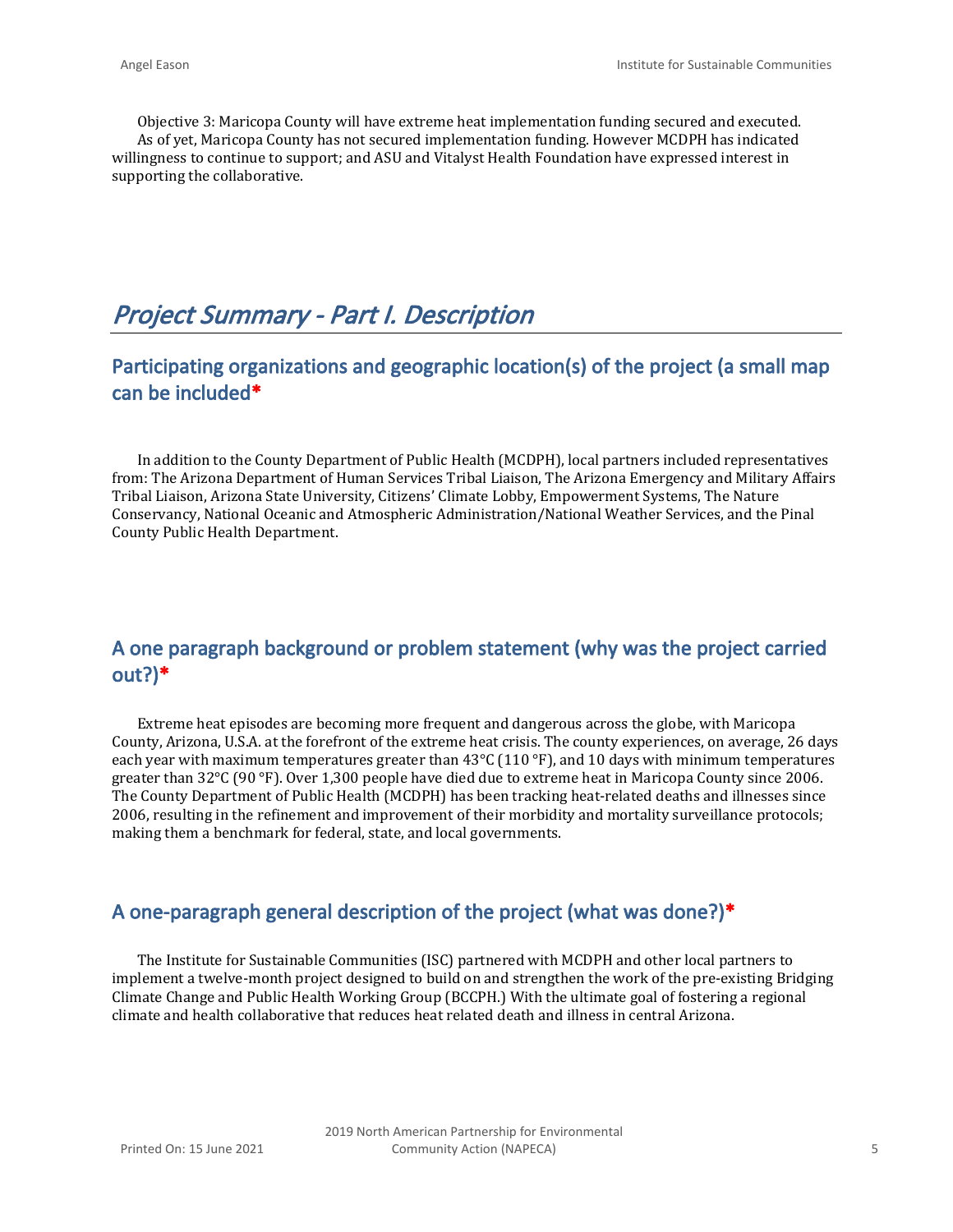# **A one-paragraph description of outcomes and follow-up (what did the project achieve?\***

By providing facilitation, staffing, and technical and strategic assistance to coalition partners, ISC supported building the capacity of the BCCPH to prepare it for the shift from a working group under the auspices of the MCDPH to an independent, member-lead coalition. As a result, the newly named Central Arizona Climate and Public Health Coalition (CACPH) has the tools needed to develop a governance structure and processes for decision making, securing and allocating resources, and bringing new partners to the table. ISC also developed a systems analysis that has and continues to serve as an engagement strategy for unifying siloed activity, with specific focus on healthcare providers and insurers. CACPH members are currently in conversation with local municipalities, Arizona State University, a number of community based organizations, and the Maricopa Association of Governments about next steps for the Collaborative and its activities.

# *Project Summary - Part II. Analysis*

**Successes\***

ISC provided consistent backbone support to the nascent collaborative. This included meeting logistics and facilitation, the creation of guidance documents, the exploration of decision-making structures, thoughtpartnership, and member recruitment and partnership development.

Even in the midst of the pandemic, a core of our advisory team remained committed and engaged in the collaborative building process. We were able to meet consistently with both our advisory team and the MCDPH throughout the year.

ISC also provided additional thought-partnership to the MCDPH staff on a number of other projects that the department was working on.

ISC developed a systems map to be utilized as a tool for showing the importance of breaking down silos in a regional response to extreme-heat. This system map was presented in a number of spaces as a way to build interest in the Collaborative's activities. Most notably, this presentation, along with a number of other conversations, lead to a series of conversations with local organizations and municipalities around engaging with and supporting the Collaborative in the future.

#### **Challenges\***

By far the biggest challenge for this project was the onset of COVID-19. The pandemic impacted the project in a number of significant ways.

ISC initially built out an advisory team of 12 members. However participation dropped significantly after the first wave of COVID hit Arizona in mid-March. This was due to both the increase of advisory committee members' workloads as well as shifting positions.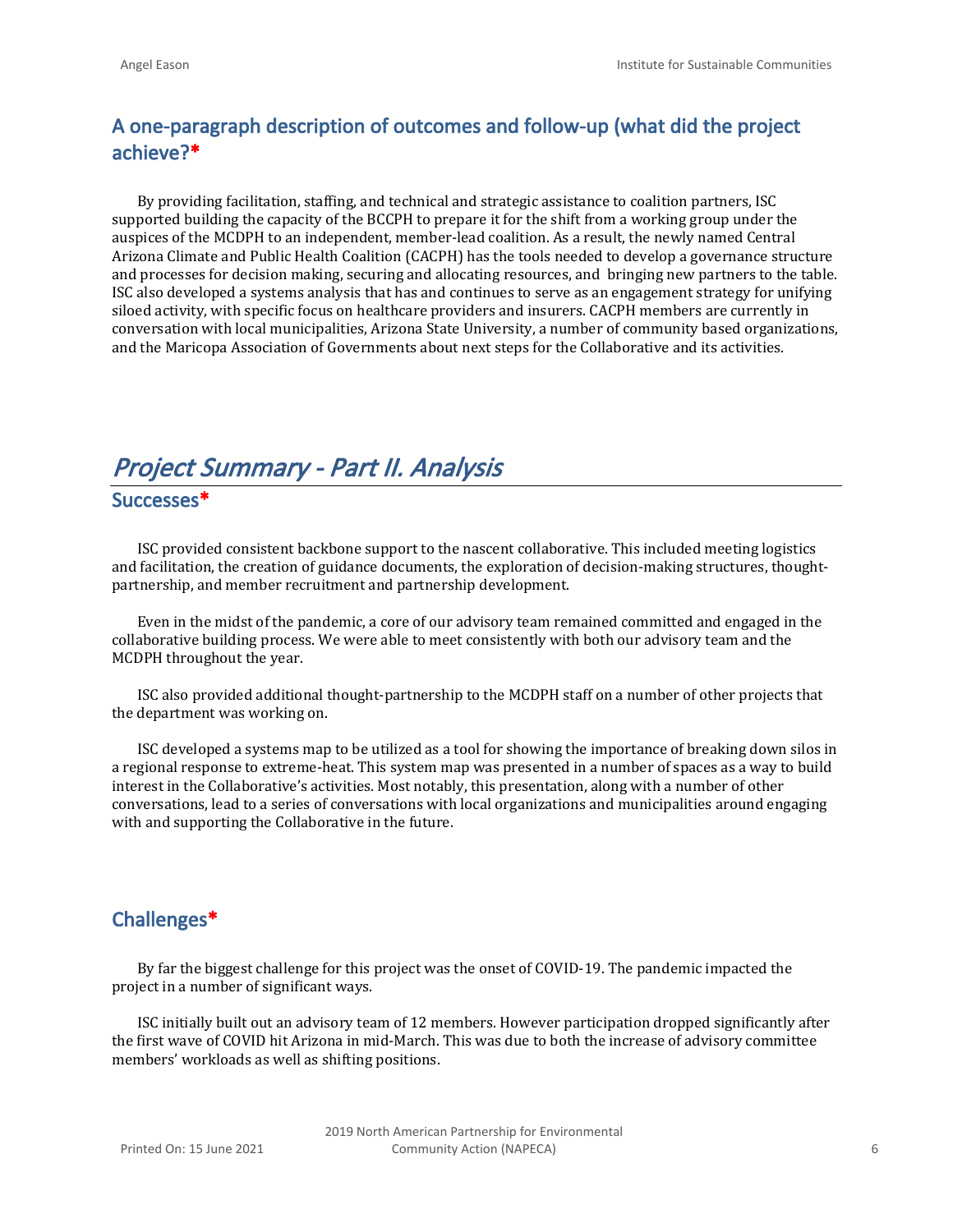The initial work plan had proposed a series of in-person convenings.The pandemic forced us to shift these convenings from in-person to virtual.

Concurrently, ISC had a key project staff member depart for another position causing a pause while we reallocated staff and brought them up to speed.

#### **Lessons Learned\***

1. It's important to be flexible both in setbacks and opportunities. Obviously the pandemic has taught many of us the importance of being able to adapt when things don't go as planned whether it's at a programmatic level, or adjusting to dynamics of home officing. But it's also important to be flexible when opportunities arise, such as the activity around the Heat Preparedness and Resilience work. By keeping the end goal in mind and being flexible in the processes, we were able to add value when an unexpected opportunity presented itself.

2. It's difficult to make decisions when given a blank page. Our participants engaged more effectively when they were given something to build off of or push back on. We found particular success in this process by building decision trees: laying out a number of possible decisions and the impacts those decisions could have, and then facilitating the conversation to come to a final decision.

3. Relationships are what make collaborations work. This is a basic element was the consistency and the camaraderie in our interactions with members of the advisory committee that allowed us to be both flexible and impactful in this project.

4. The importance of a systems approach. It is the system as a whole that needs to be shifted, and people and organizations need to determine the role they are playing in a system in order to achieve the greater outcomes, not just individual or organizational goals.

#### **What next?\***

There is significant consensus from both the MCDPH and local partners that it is critical to continue the work of the Collaborative. Currently, a number of conversations have been had about where the Collaborative should be housed, who should provide backbone functions, and how it should be supported. There is particular interest in incorporating community leadership in the Collaborative. These conversations are set to continue in 2021.

As a result of this work, the collaborative members have the tools that they need to structure, govern, grow, and operate their collaborative. We are grateful for this process.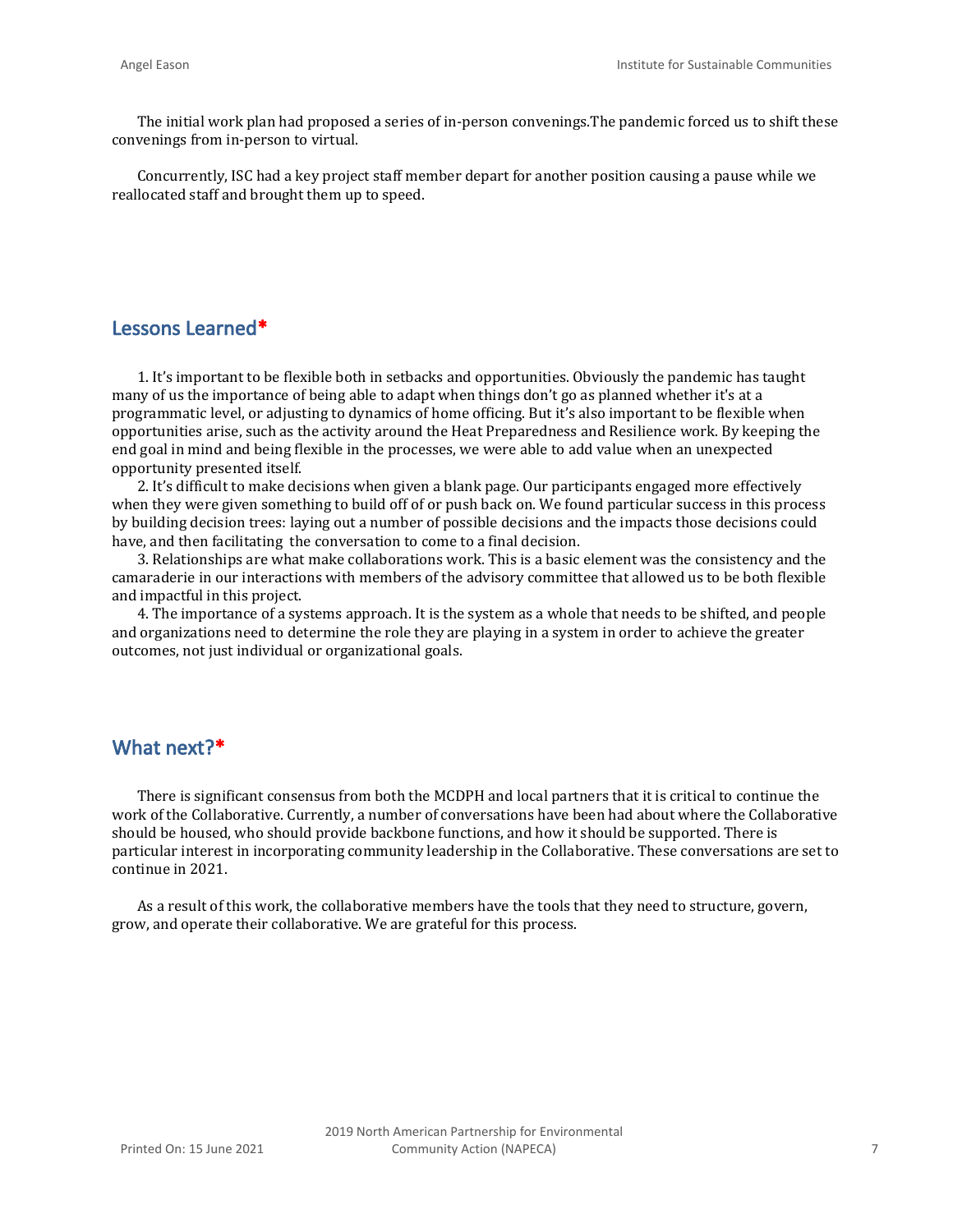# *Financial Report* **Financial Report\***

NAPECA Final Financial Report 12-16-20 (revised v.2) (4).pdf

*Project Products*

Final MCDPH Memo - NAPECA (5).pdf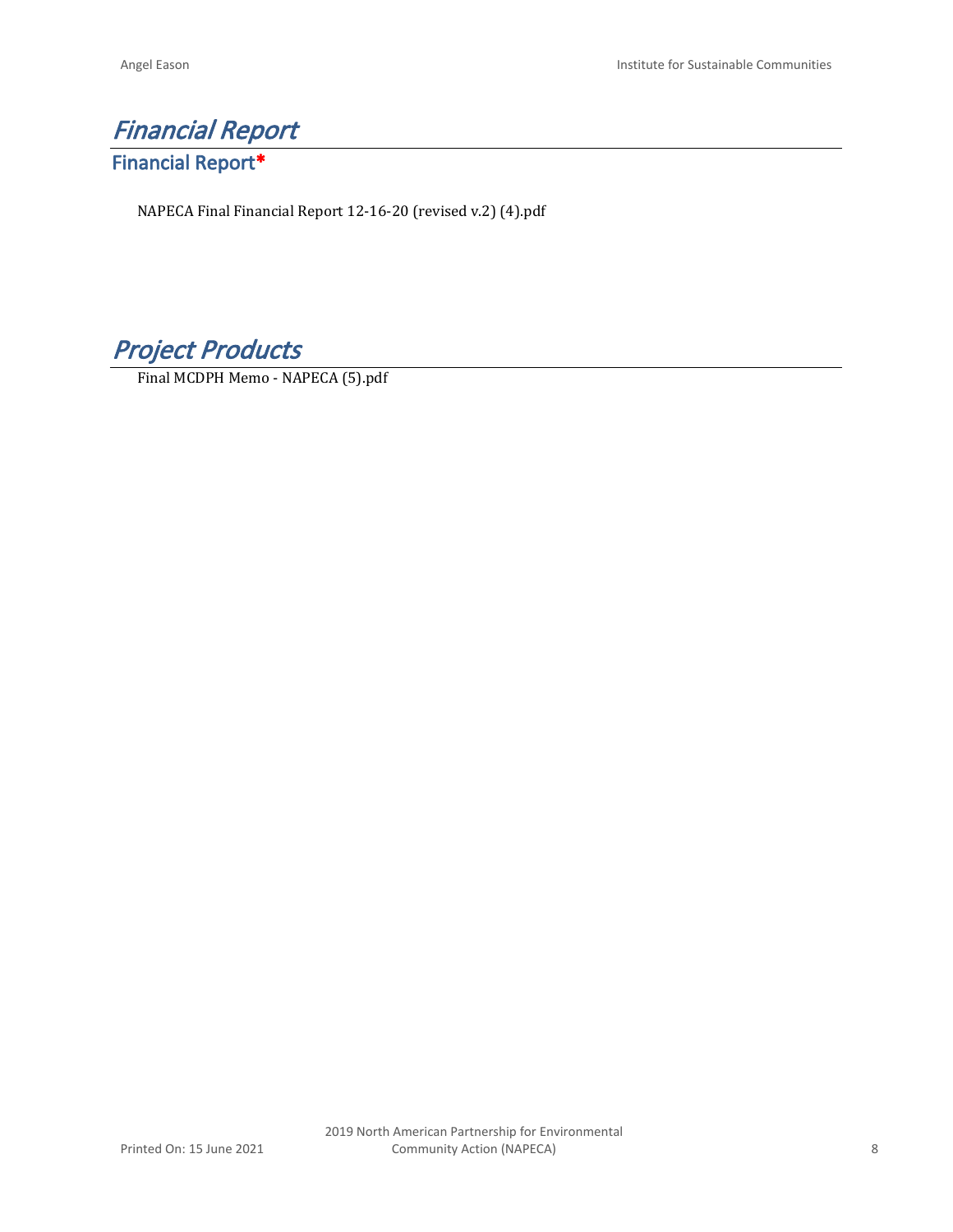# File Attachment Summary

# *Applicant File Uploads*

- NAPECA Final Financial Report 12-16-20 (revised v.2) (4).pdf
- Final MCDPH Memo NAPECA (5).pdf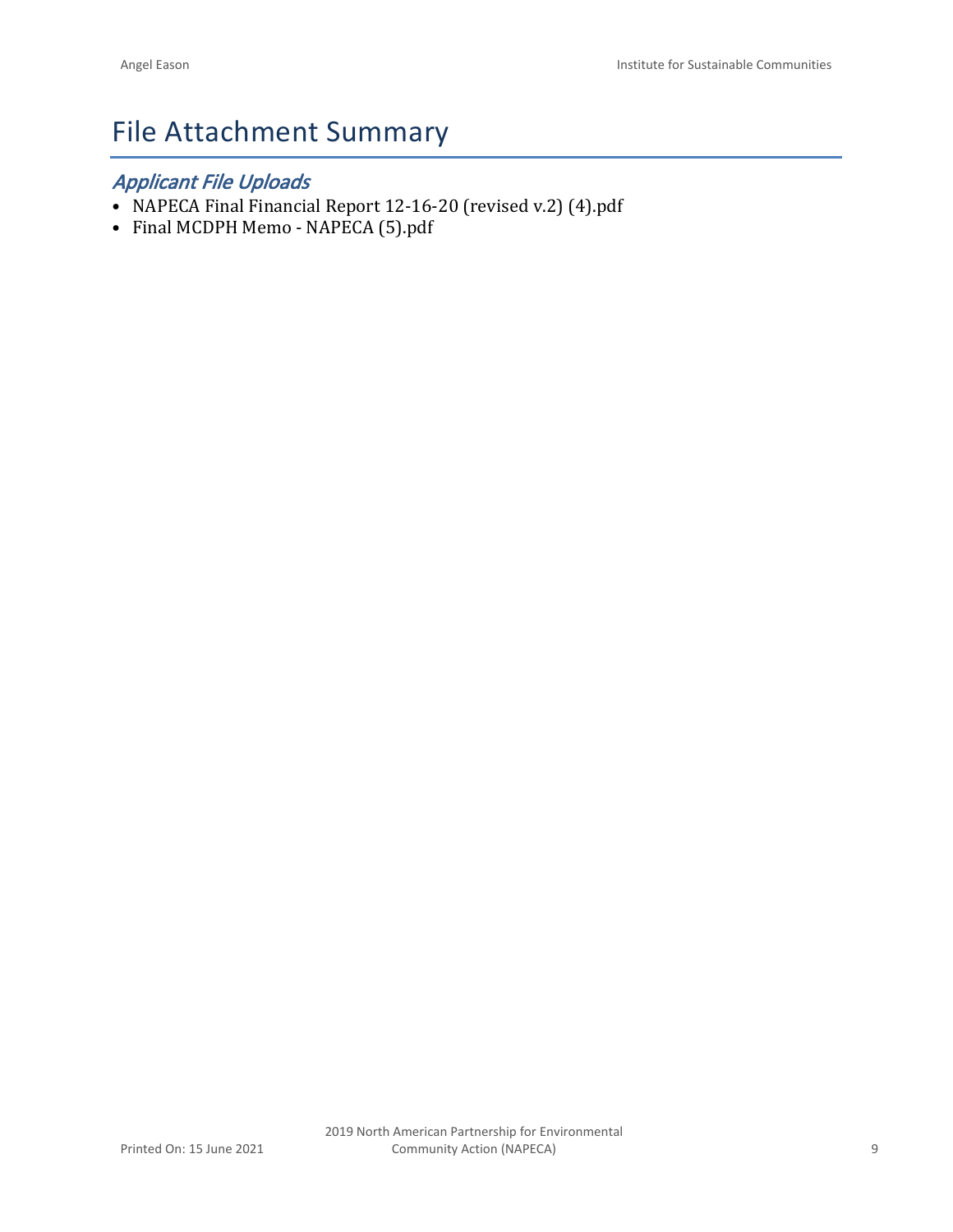### **Final Financial Report**

Maricopa Coalition on Climage Change and Public Health: Extreme Heat Institute for Sustainable Communties December 16, 2020

#### **Part I. For the payment period of April 2020 to November 2020**

ISC's final financial report is isubmitted in U.S. dollars. It includes the total cost of the Comission's contributions. There are no contributions from other sources.

|                                          | Current amount<br>(USD)  | Cumulative<br>amount to date<br>(USD) |
|------------------------------------------|--------------------------|---------------------------------------|
| Advance payment received from the        | \$105,322                | \$105,322                             |
| Commission (payments #1 and #2)          | $(148,500 \text{ } CAD)$ |                                       |
|                                          |                          |                                       |
| <b>Expenses</b>                          |                          |                                       |
| Salaries & Benefits                      | \$62,310                 | \$91,228                              |
| <b>Equipment and Supplies</b>            | \$2,267                  | \$2,536                               |
| Travel (not to exceed 15 percent of the  |                          |                                       |
| total grant amount)                      | \$189                    | \$189                                 |
| Consultants/Professional Fees (if        |                          |                                       |
| applicable)                              | \$6,875                  | \$6,875                               |
| Overhead (not to exceed 15 percent of    |                          |                                       |
| the total grant amount)                  | \$13,106                 | \$17,445                              |
| Other (itemize in table below for 'Other |                          |                                       |
| Expenses')                               |                          |                                       |
|                                          |                          |                                       |
| <b>Total expenses:</b>                   | \$84,745                 | \$118,273                             |
|                                          |                          |                                       |
| Balance (cumulative advance payment      |                          |                                       |
| less total expenses)                     | (16,500 CAD)             | $-$12,951$                            |

#### **Part II. Total projected disbursements**

No disbursements are projected as the activity ended on November 30, 2020.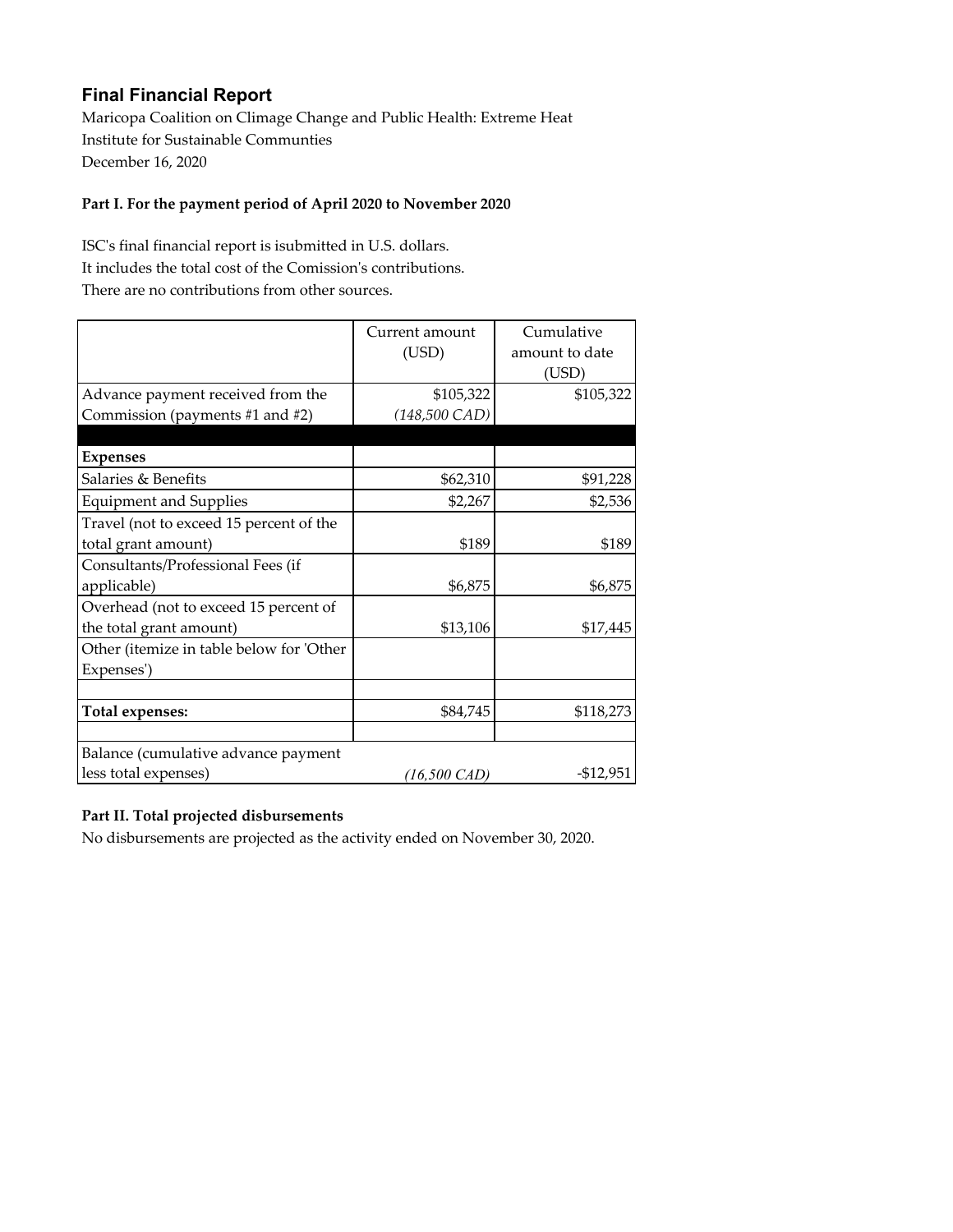# **Toward a Regional Collaborative for Climate Change, Public Health, and Equity in Central Arizona:**

Final Recommendations for the Maricopa County Public Health Department and Stakeholders

### **Prepared by the Institute for Sustainable Communities**

With Funding Provided by the Commission for Environment Cooperation North American Partnership for Environmental Community Action

**December 2020**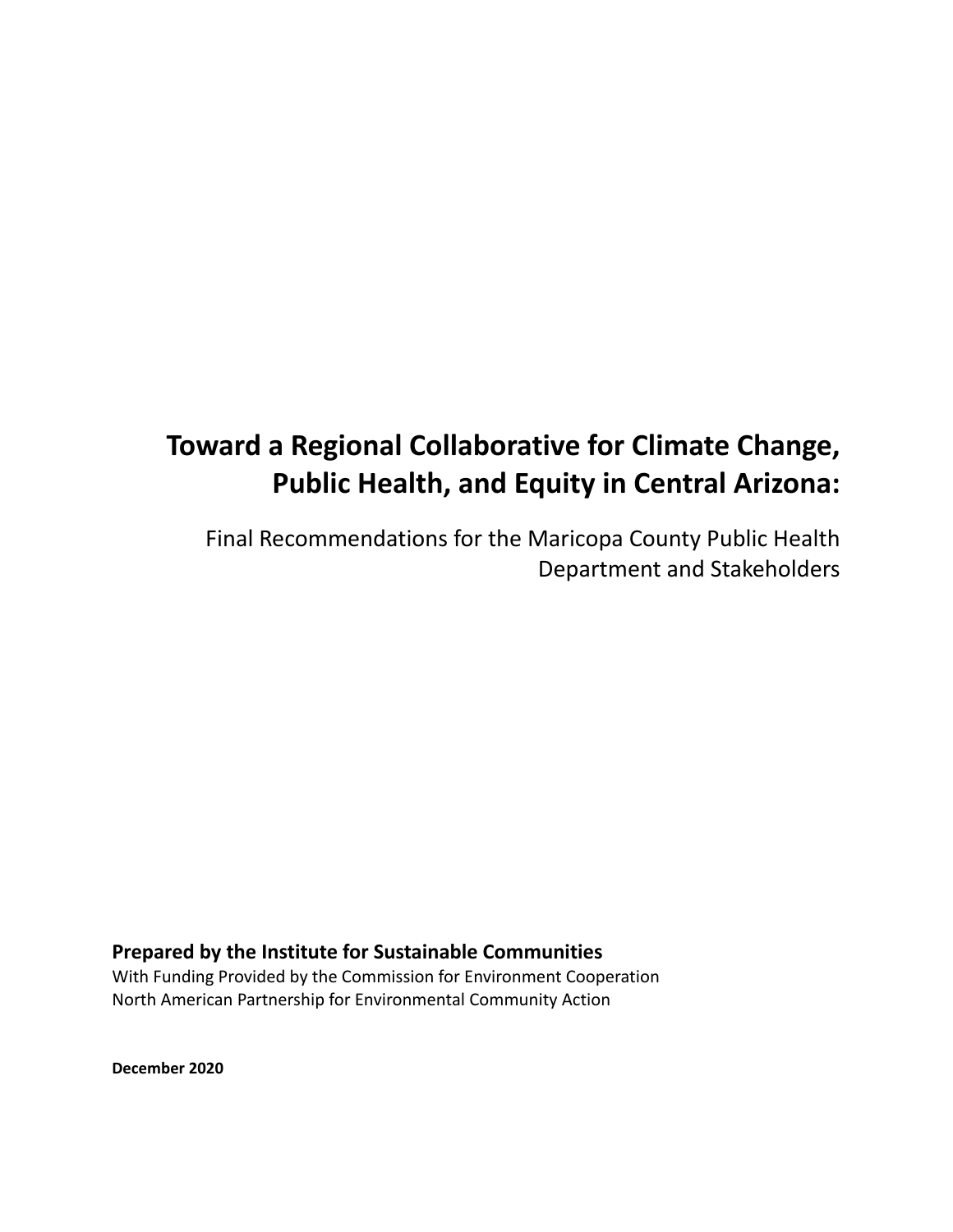#### **Introduction**

Since 2015, the Maricopa County Public Health Department has been working with a growing number of municipalities, advocates, non-profits, and academia to develop a more coordinated approach for addressing extreme heat impacts to people with a goal to reduce heat morbidity and mortality for those that live in Maricopa County. The Department released the Bridging Climate Change and Public Health Strategic Plan in early 2018 following an extensive stakeholder engagement process guided by a multisector working group that outlined five strategic directions:

- Fostering Environmental Action for a Healthier Community
- Coordinating Research and Collaborative Efforts to Catalyze Change
- Developing a Strategic and Targeted Communications Plan
- Promoting Community Awareness and Public Education about Climate and Health
- Celebrating Success and Champions

Implementation of the Strategic Plan by the Department and its ongoing working groups through 2018 and much of 2019 provided learning opportunities for the Department – chiefly that the strategies outlined within the Strategic Plan ranged well beyond the Department's spheres of influence and into the domains of many other local actors: cities, nonprofits, philanthropy, regional agencies, and community-based organizations. Recognizing the implementation complexity of the larger extreme heat ecosystem, the Department partnered with the Institute for Sustainable Communities to secure funding under the Commission for Environmental Cooperation's North American Partnership for Environmental Community Action (NAPECA) to develop a Regional Climate Collaborative (RCC) drawing from a growing movement of metro-regional collaboratives for coordinated climate action within United States. Over the course of 2020, ISC and the Department worked with an advisory team to develop the blueprint for a new RCC as a next step in the evolution for the Department's work on extreme heat as the first step toward a more comprehensive regional approach for addressing climate change impacts, equity, and public health.

This final report summarizes the key recommendations and supporting documents to guide the next steps in Maricopa County for continuing the work of the newly established Central Arizona Climate and Health Collaborative.

#### **Regional Extreme Heat Systems Mapping**

As the work of the advisory team progressed in 2020, it became clear that the work of the Department through its strategic plan was somewhat hampered by the extensive but disconnected activities of many local actors working on extreme heat issues across multiple local jurisdictions and sectors. Extreme heat is the most obvious local issue at the nexus of equity, climate change and public health and holds widespread public recognition as an issue of high concern and is the most obvious opportunity to begin to pull local actors together into a more coordinated collaborative process.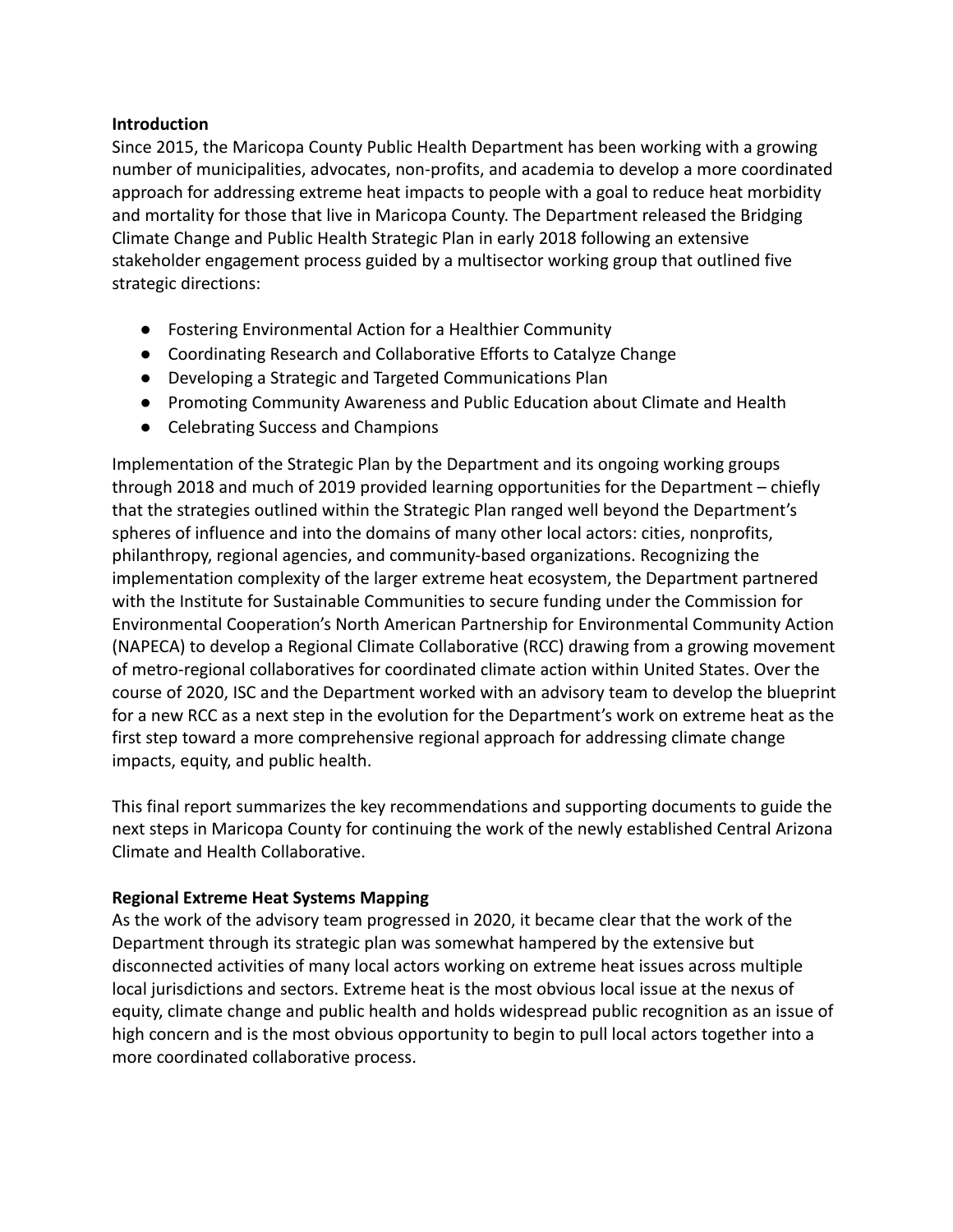Inspired by a simple inventory of activities, research programs, and various projects prepared by ASU research Dave Hondula (and advisory team member), ISC developed a detailed Extreme Heat System map for Maricopa County.



*Figure 1: Final Heat Systems Map*

This map arrays the major components of activity around the central goal of reducing heat illness and death in Maricopa County in eight categories: Heat Relief Network, Shade Trees & Cool Surfaces, Hospitals & Healthcare, Public Information & Education, Research, Heat Epidemiology, Utility Bill Assistance, and Weatherization.

The full heat systems map can be examined in full detail at:

[https://kumu.io/kfrench/bridging-collaborative-mc-heat-activity-map#mc-heat-impacts-services](https://kumu.io/kfrench/bridging-collaborative-mc-heat-activity-map#mc-heat-impacts-services-map) [-map](https://kumu.io/kfrench/bridging-collaborative-mc-heat-activity-map#mc-heat-impacts-services-map)

The map depicts how each of the eight subsystems for addressing extreme heat are organized and funded and how they relate to each other. Further the map depicts major funding flows of federal, state, and local resources into the system as well as resources from faith communities, philanthropy and non-profit organizations, and health care organizations. For 2018 as an example, we found a combined investment of at least \$70M into the larger extreme heat system from various sources with the primary contributors being \$56.5M in healthcare costs associated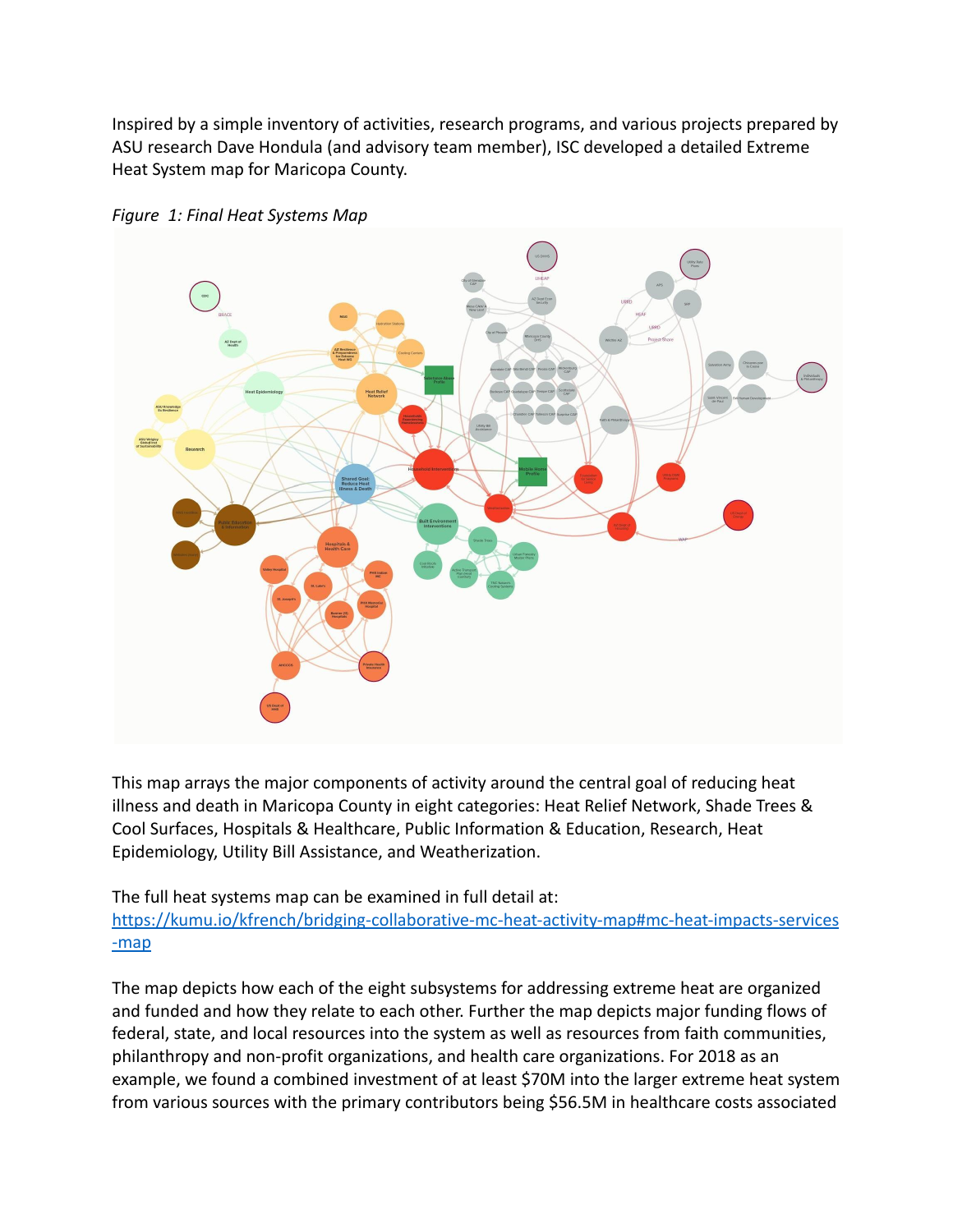with extreme heat and \$10M in utility bill assistance payments. A stylized illustration of the existing Extreme Heat system depicts the primary components:



*Figure 2: Stylized Heat Systems Map*

Through ISC's network building process, the advisory team considered the extreme heat systems map as an organizing heuristic for designing the Collaborative's governance committee, the working groups, and the larger membership audience. The map made clear that the Department's original strategic plan stakeholder group represented only parts of the existing system and as such, did not have sufficient convening power to more fully address the central objective of reducing heat illness and death within Maricopa County. ISC prepared several organizational charts for consideration by the advisory team that used differing approaches for organizing work and building networked connections across components of the larger system. The organization built for implementing the 2018 strategic plan was organized largely around

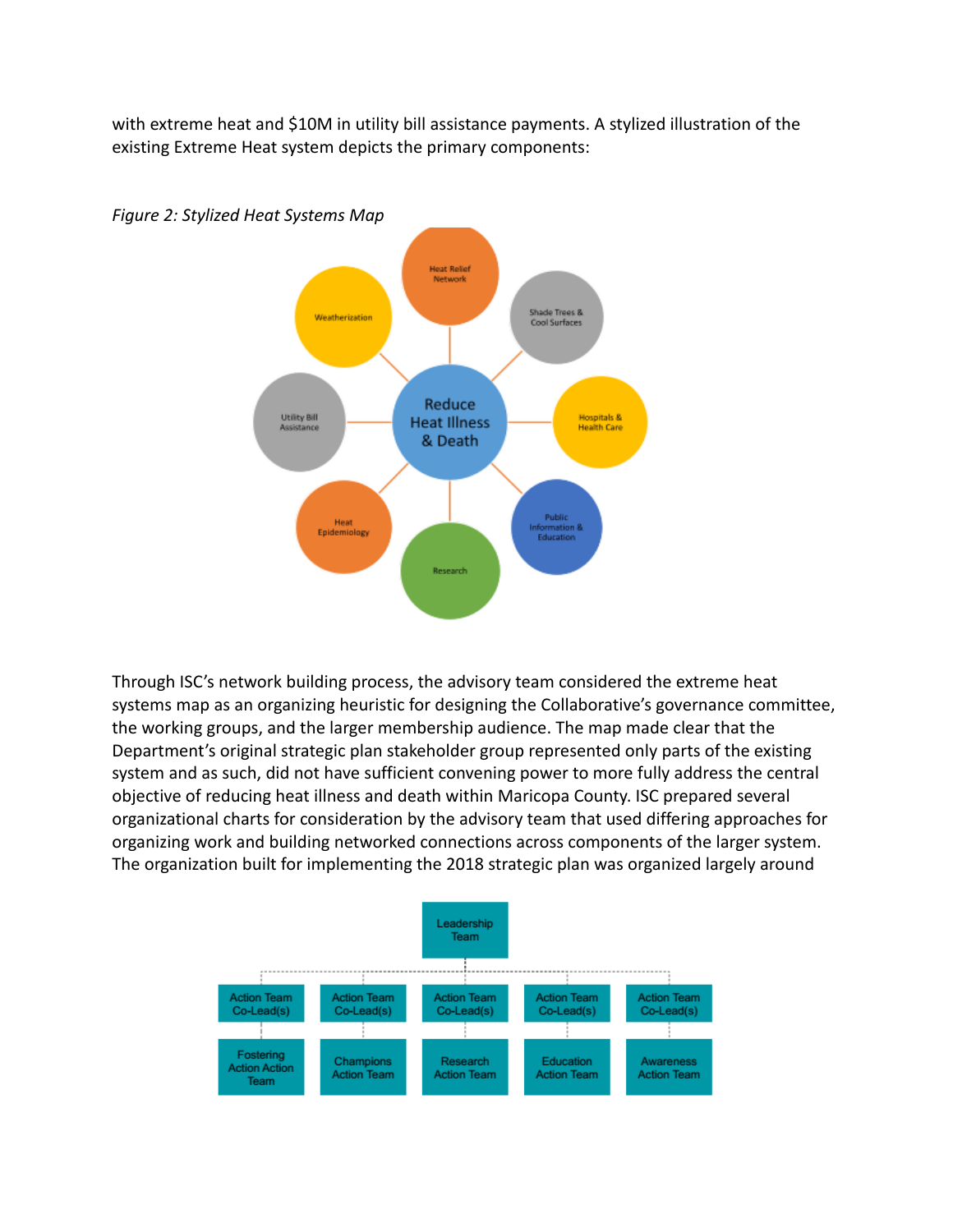specific strategic objectives contained within the plan. Our observation was that this organization did not fully embrace the existing system nor did it fully address gaps in membership at the leadership team or working group levels for community-based organizations. Other options for organizing the Collaborative include working groups for each of the major subsystems of the Extreme Heat Systems Map or a blend of mapped sub-systems and strategic plan-driven working groups. Ultimately the advisory group recommended a blended approach to initial organization that retained components of the strategic plan-driven organization with aspects of the Extreme Heat systems to be determined by the Collaborative's leadership committee in 2021. Further, the advisory group recommended specific seats at the leadership table for at-large community members to ensure that the Collaborative prioritizes equity considerations from the beginning



The 2020 process concluded with two early December events in which MCPHD, advisory team, and ISC staff presented results to a table of local decision-makers across sectors and the 2020 Annual Bridging Climate and Public Health Convening (both via webinar given pandemic considerations). The local decision-makers were unanimous in recommending the launch of the Collaborative in 2021 and a shift in organizational backbone support toward a third party (to be identified by March 2021) contingent upon funding.

#### **Future Collaborative Funding Considerations**

In working with the Department and the advisory team, we identified multiple opportunities for funding backbone support for the Collaborative in 2021. We estimated the optimal start-up staffing at one FTE to provide convening, staffing, and recruitment services for the Collaborative as well as support for the Collaborative's leadership team in securing additional funding for future growth.

The most likely source of support is securing support from local philanthropy to support the Collaborative coordinator position. We noted that the Maricopa Family Support Alliance receives backbone support from a contractor paid directly by the Piper Charitable Trust and that the Vitalyst Foundation has indicated interest in this model for the Collaborative. Alternatively,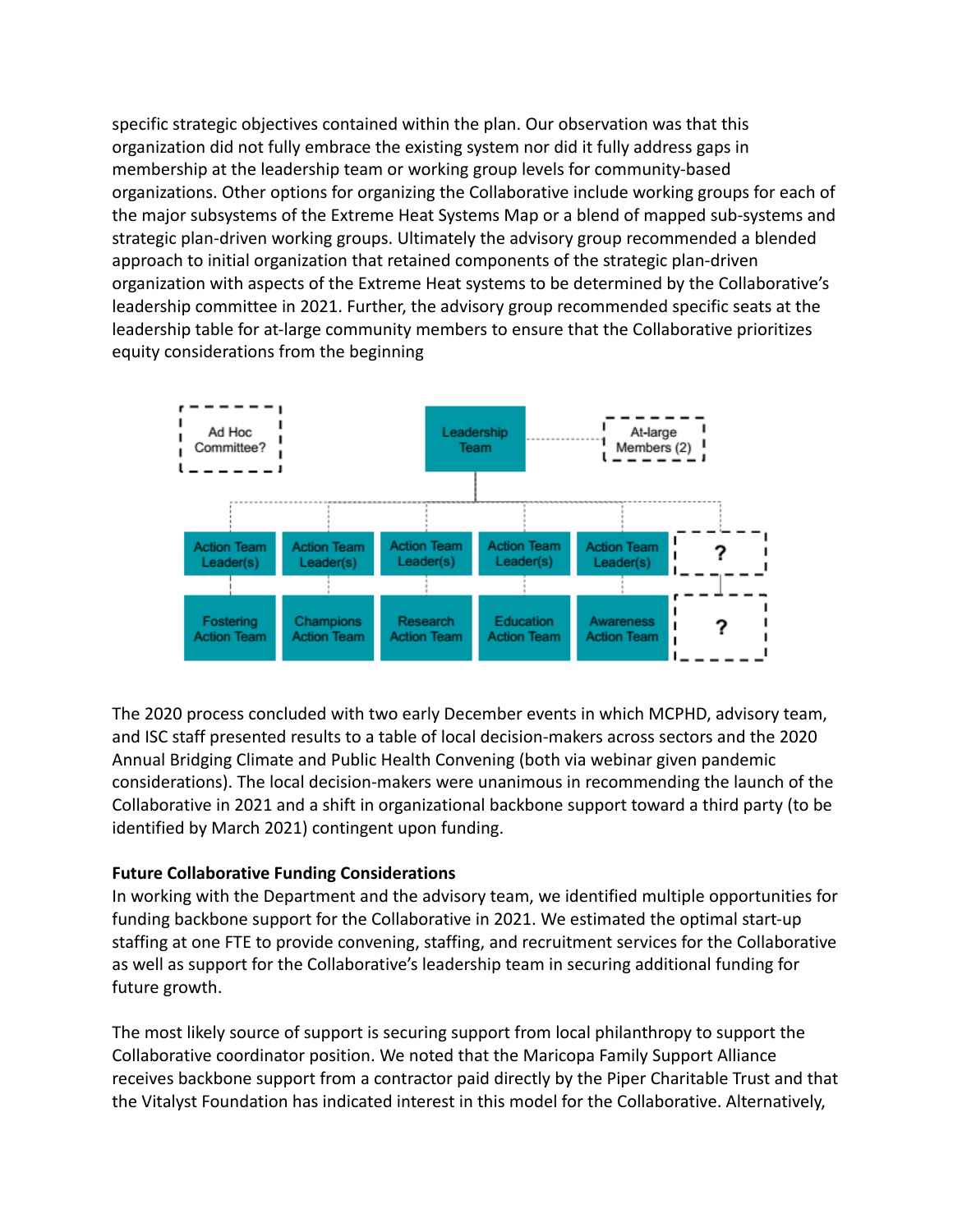local philanthropy could allocate resources in the form of a grant directly to ASU or a local nonprofit to provide these services, either singly or in conjunction within each other. ASU likely has sufficient staffing available to provide short-term support for the Collaborative, but securing longer-term funding in 2021 would be critical.

Another option gleaned from the experience of other collaboratives around the U.S. would be to continue to pursue project based funding (such as the recent Heat Vulnerability Grant from RWJF) to pursue critical components of the extreme heat question. While such funding is helpful to advance the issue, the risk is that project-based funding narrows the scope of collaborative activity to the issues core to the grant rather than the larger strategic questions of how to grow the Collaborative and advance across multiple objectives at once. Other collaboratives that rely on project-based funding report feeling "whipsawed" from one grant to the next and lacking in owning their strategic direction.

An additional option considered by the advisory committee and local decision-makers was to explore the opportunity to move the Collaborative to the Maricopa Association of Governments (MAG) as the regional entity that operates many other regional programs including transportation, air quality and the coordination role for the Heat Relief Network. Local government members (through elected officials) could advocate for MAG retention of the Collaborative as an additional program offering with funding coming from member local governments to support staffing.

Ultimately, the Department and the local decision-makers are considering each of these options and exploring the viability of each for a final decision by March 2021.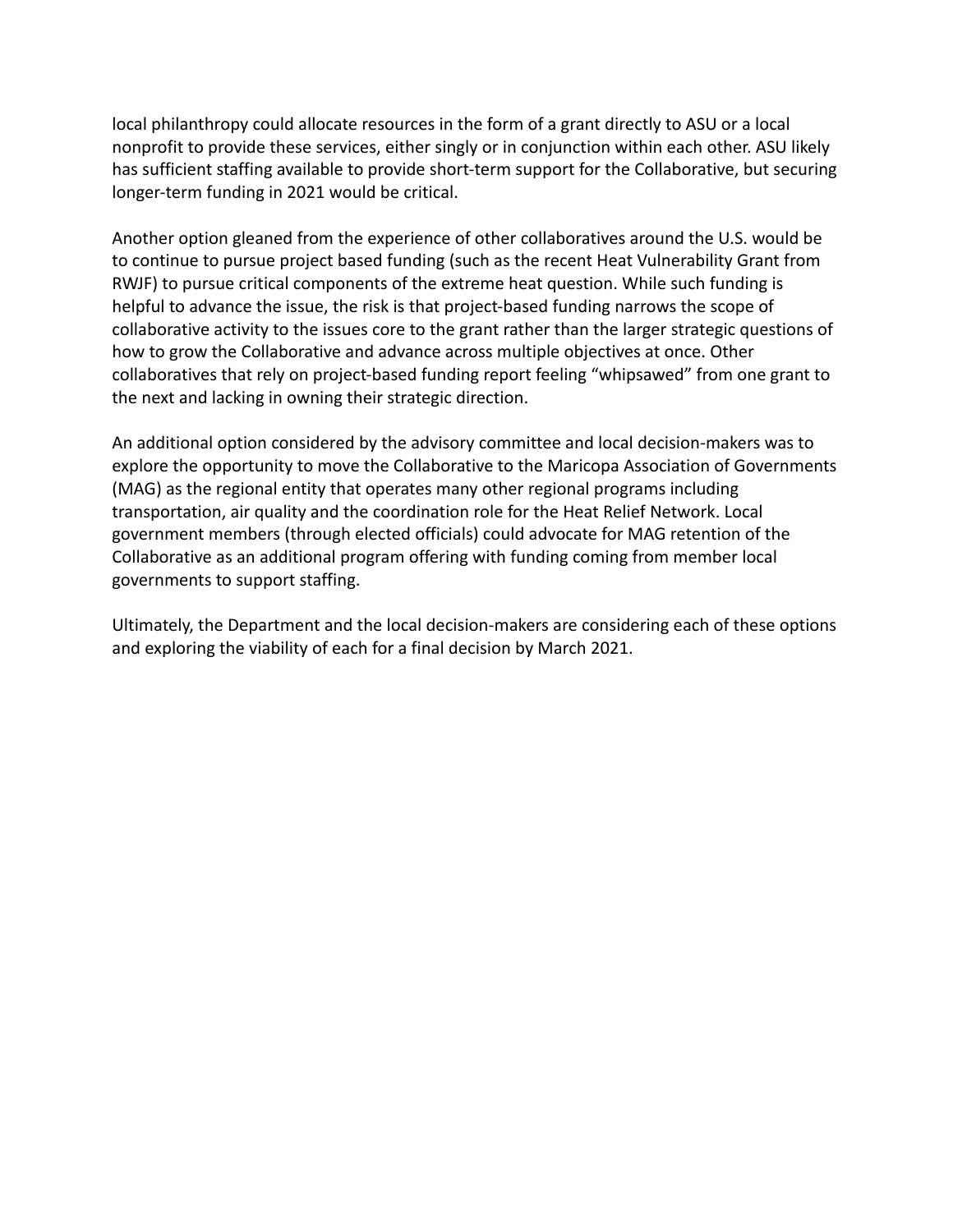**Appendix – Collaborative Governance Documents**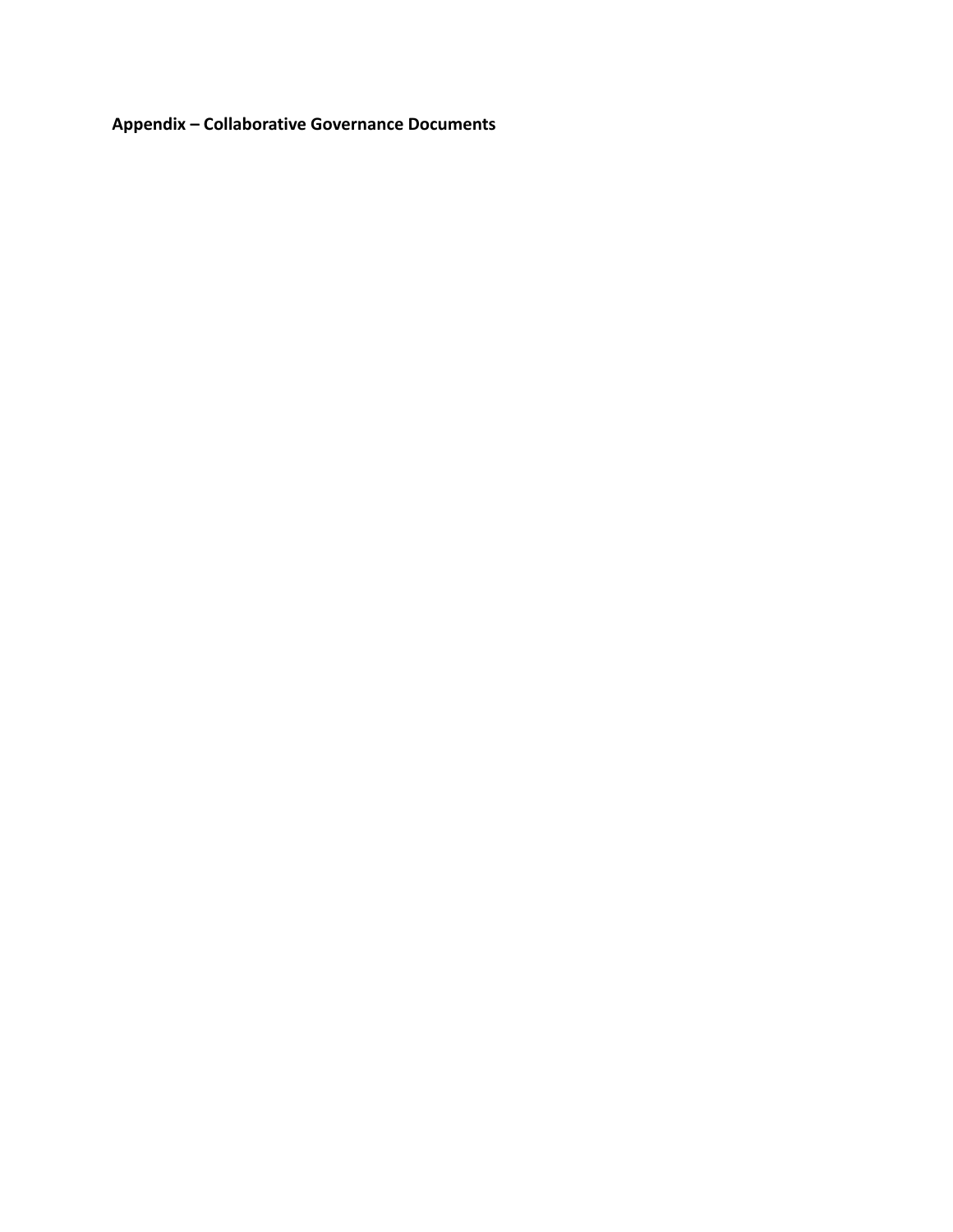#### **BCCPH Charter Worksheet**

This worksheet is meant to be used to guide the BCCPH Advisory Committee through the process of creating their charter, which will lay out the formal purpose and structures of the collaborative. However, it is important to note that you could build a chartered network and not have answers to all of these questions. Similarly, you could answer all of these questions, and not yet have a real collaborative. Since this worksheet is tied to a process, it is a living document, and should be revisited and adapted as dictated by the process.

| <b>Question</b>                                    | <b>Answer</b>                                           | <b>Notes</b>                                                                                                                            |
|----------------------------------------------------|---------------------------------------------------------|-----------------------------------------------------------------------------------------------------------------------------------------|
| <b>Mission, Vision, and</b><br><b>Values</b>       |                                                         |                                                                                                                                         |
| What is the mission of<br>this collaborative?      | Answers: What<br>is it that we<br>do?                   |                                                                                                                                         |
| What is the vision of<br>this collaborative?       | Answers: What<br>is it that we<br>would like to<br>see? | ISC Recommendation: Adapt pragmatic vision laid<br>out in BCCPH 2017 Strategic Plan. See Appendix A                                     |
| What are the values<br>of this collaborative?      | Answers: What<br>is it that guides<br>our work?         | Examples: Collaboration, Transparency, Equitable<br>Approaches, Priority Strategies                                                     |
| <b>Membership</b>                                  |                                                         |                                                                                                                                         |
| What are the benefits<br>of membership?            |                                                         | Examples: networking, internal website access,<br>trainings, network grants, involvement in<br>governance, shared information resources |
| What are the<br>responsibilities of<br>membership? |                                                         | Examples: identify organizational point of contact,<br>participate in working group, participate in network<br>activities,              |
| How does one<br>become a member<br>(requirements)? |                                                         | Examples: alignment with collaborative vision and<br>values, type of sector (non-profit vs. for-profit?),<br>geographic location,       |
| How does one<br>become a member<br>(process)?      |                                                         | ISC Recommends: fill out a membership form, and<br>then the governing body votes regularly to accept<br>new members.                    |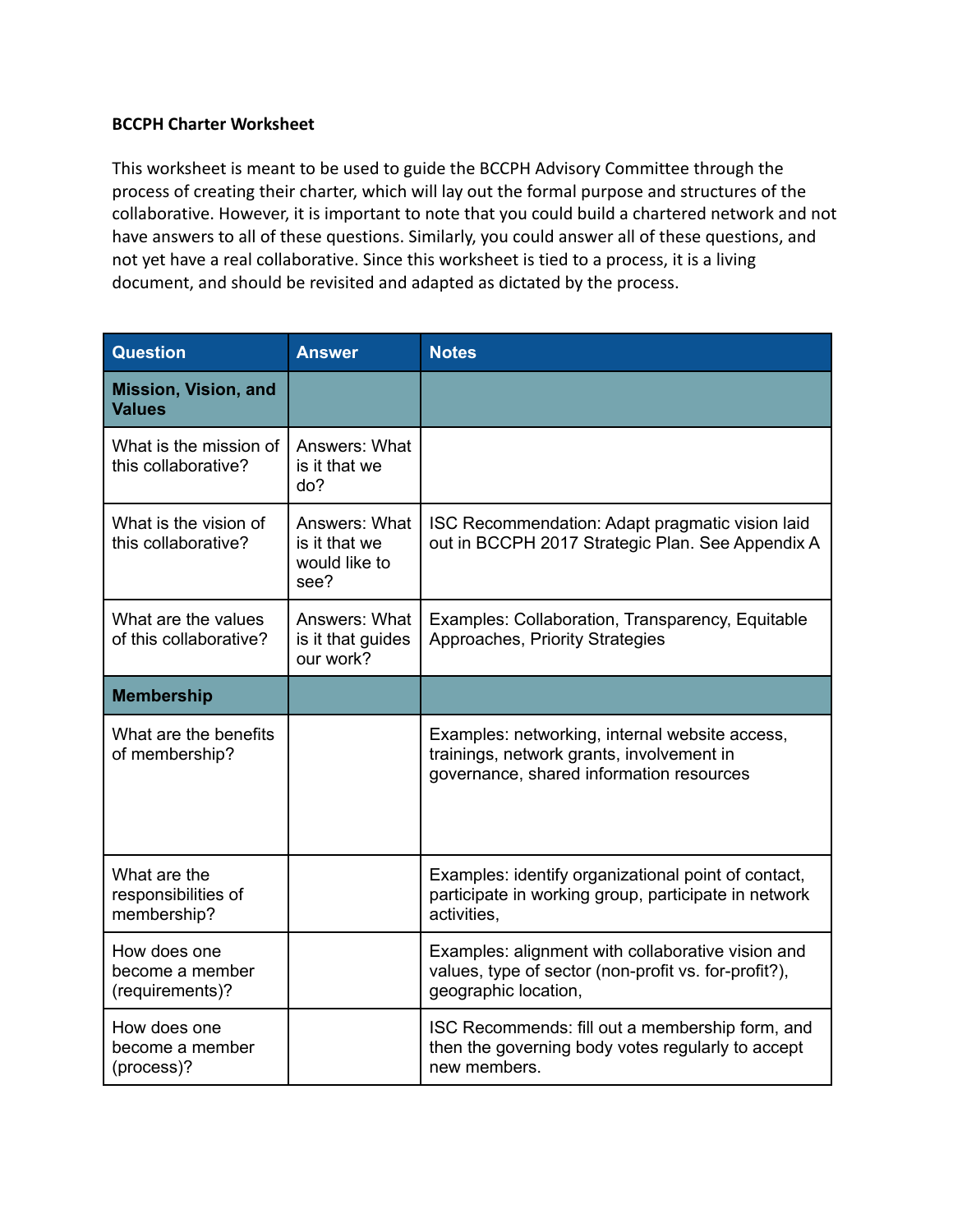| Governance                                                  |                                                                                                                                                                                                                                          |
|-------------------------------------------------------------|------------------------------------------------------------------------------------------------------------------------------------------------------------------------------------------------------------------------------------------|
| What will the<br>governing body be<br>called?               | Examples: Leadership Council, Leadership<br>Committee, Executive Committee, Network Council                                                                                                                                              |
| What are governing<br>member<br>responsibilities?           | Examples: fiscal health of collaborative, works with<br>collaborative staff, advance the strategic plan,<br>promote collaborative, grow collaborative, attend<br>meetings, solicit funding, consider and pass<br>resolutions, hire staff |
| How often does the<br>governance body<br>meet?              | <b>ISC Recommendation: Monthly</b>                                                                                                                                                                                                       |
| How are governance<br>decisions made?                       | <b>ISC Recommendation: Majority Vote</b>                                                                                                                                                                                                 |
| What constitutes a<br>quorum?                               | ISC Recommendation: a majority of the governance<br>body. E.g. for 7 total members, a quorum would be<br>4 members. For 8 total members, a quorum would<br>be 5 members.                                                                 |
| How are governing<br>members selected?                      | ISC Recommendation: 2 members per action team<br>+ 1-2 at-large positions. No organization may have<br>more than 1 voting position on the governing body.                                                                                |
| How long are<br>governing member<br>terms?                  | ISC Recommendation: 2 years, with staggered<br>elections.                                                                                                                                                                                |
| <b>Collaborative</b><br><b>Sustainability</b>               |                                                                                                                                                                                                                                          |
| What are the staffing<br>needs of the<br>collaborative?     |                                                                                                                                                                                                                                          |
| How is the<br>collaborative funded?                         |                                                                                                                                                                                                                                          |
| What is the<br>public-facing brand of<br>the collaborative? |                                                                                                                                                                                                                                          |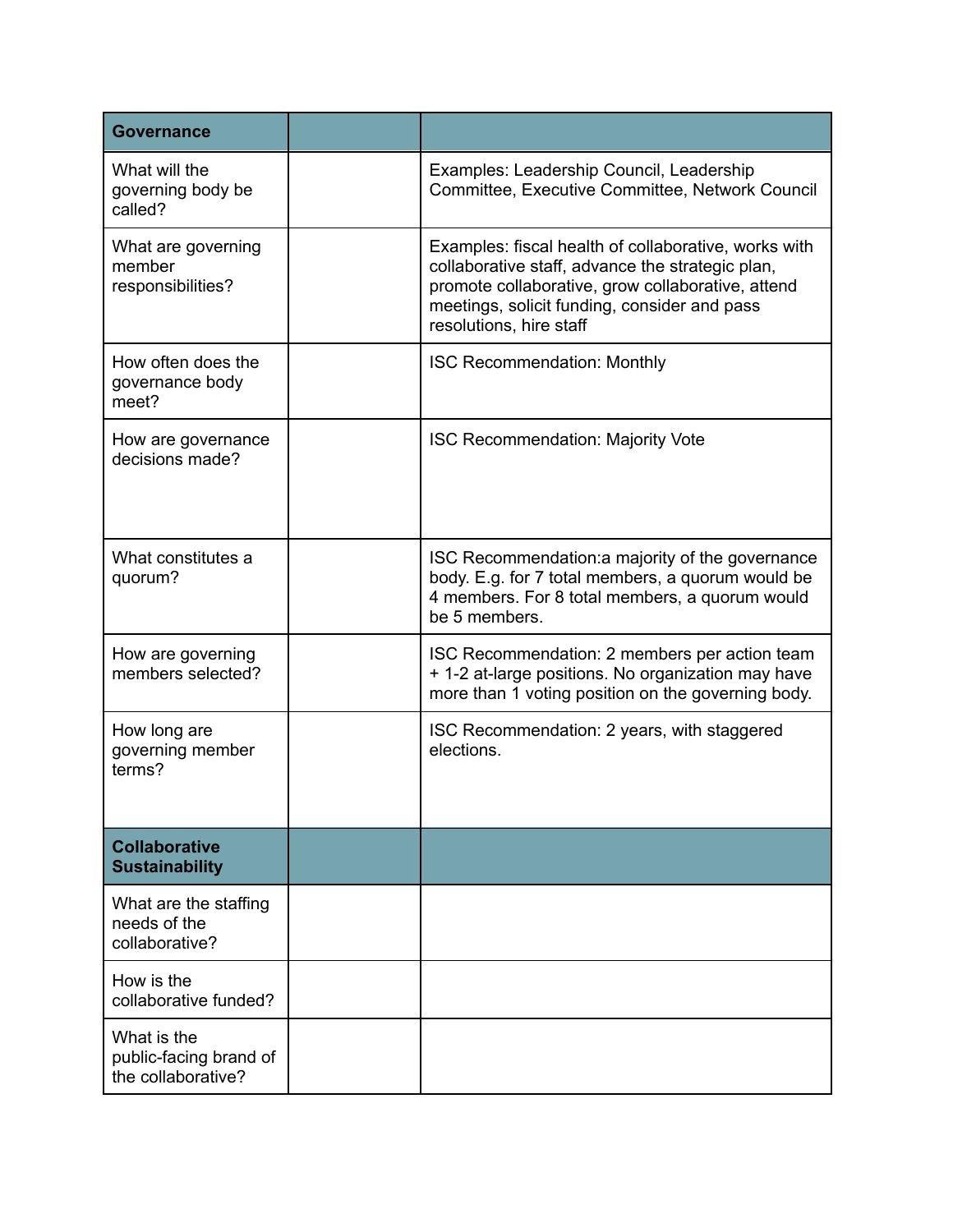#### **Collaborative Types**

The Institute for Sustainable Communities (ISC) has found that most climate collaboratives can be categorized as one of four types:

- 1. An **informal network** is highly flexible and can convene a large number of participants, but will generally be slower in advancing a unified strategy.
- 2. A **chartered network** has developed a formalized set of rules that governs the way that the network works and advances its goals.
- 3. A **legal entity** has become its own legal organization often a 501(c)(3). It can collect funds directly, hire staff, enter into contracts, etc.

4. A **regulatory body** is a form of regional government, such as a regional transit authority. The Bridging Climate Change and Public Health Collaborative (BCCPH) has, to-date, operated primarily as an informal network. ISC recommends that BCCPH seek to progress to a chartered network. A charter would provide governance structures, but also solidify decision making processes, which are especially helpful in moving forward on collective and coordinated strategies.



Many multi-stakeholder collaboratives are excellent with vision. There is, after all, a passion that tends to bring people to the table in the first place, but passion does not always lead to strong execution. A collaboration's backbone is there to support collaborative execution. This can include functions such as strategic visioning and planning, communication, data collection and analysis, and partnership development. ISC has observed that *Chartered Networks* are most effective when they have a backbone structure.

In fact, we believe a backbone is critical for a collaborative's long-term success. The typical ways to structure a collaboration's backbone are listed below. ISC has provided their recommendation in red parenthesis.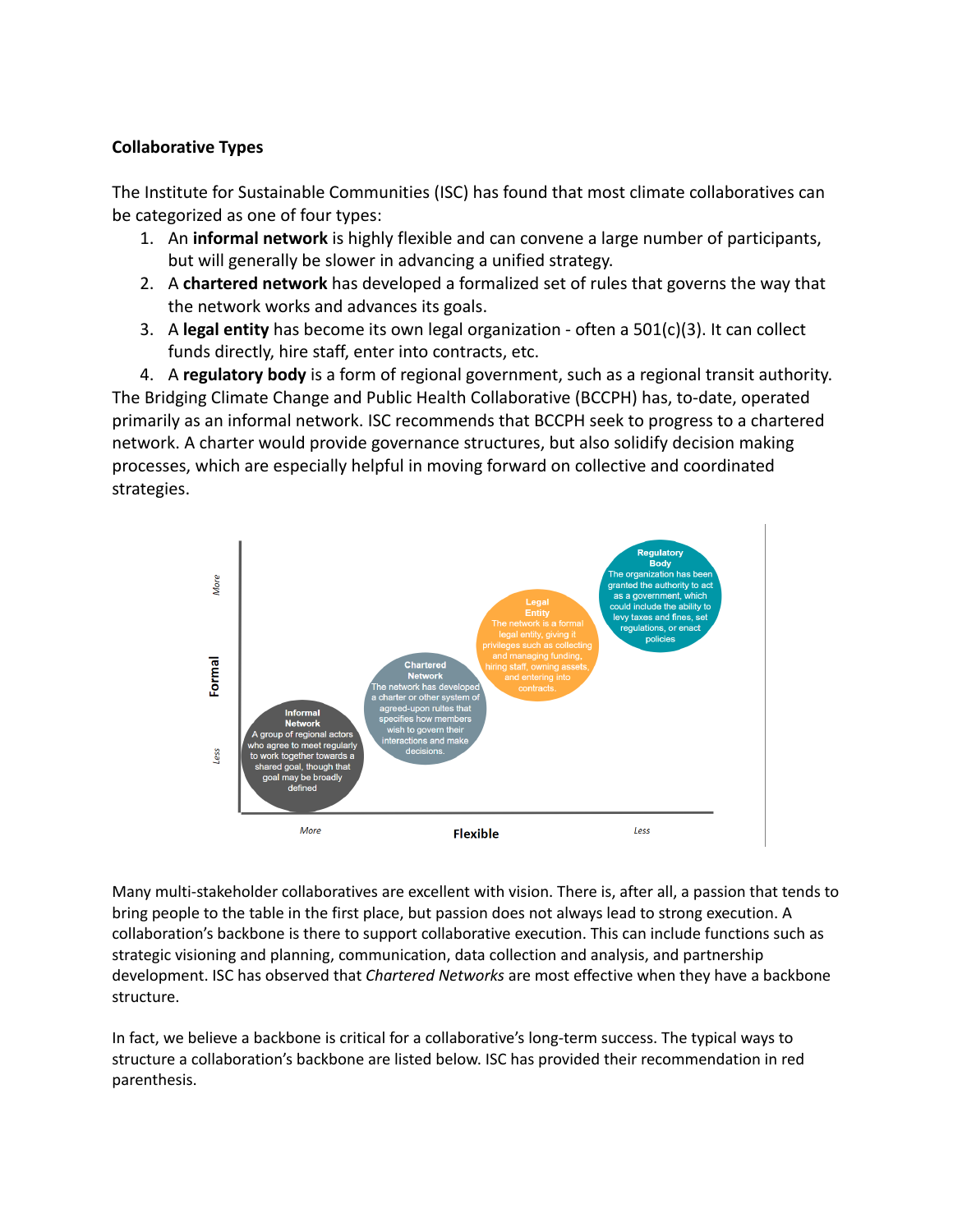**Nested Within an Organization**: This network type is hosted within a larger organization, and is a subset of this larger organization's activity. (*Currently operating this way; not ideal)*

*Pros*: Has name recognition and resources from host organization. *Cons*: Can be limited by host organization's mission, legal status, etc. Almost impossible for a host organization to both represent its own self-interest and be neutral. *Example*: BCCPH and MCDPH

**Collaborative Formation Agreement**: This network type is an agreement between two or more partners in which they pool resources to work on a common agenda. Pooled resources are used to hire a neutral staffing to facilitate the network. *(Not Recommended)*

*Pros*: This collaborative design will create a formal governance structure to immediately address the issue at hand, in a way that is crystalizes partners' roles and benefits them. *Cons*: Limited by the initial partnership and issue at hand; tied to their formal agreement.

*Example*: [Southeast Florida Regional Compact](https://southeastfloridaclimatecompact.org/)

**Backbone Organization**: This network type is a collaboration of different organizations who share a similar mission. A dedicated backbone staff facilitates network activity, which can include meeting logistics and facilitation, communication, and data collection and processing. A member of the collaborative is chosen to house backbone staff. Collaborative funding can go towards staffing costs. *(Recommend exploring this structure for BCCPH)*

*Pros*: Dedicated backbone staff ensures network activity doesn't fall through the cracks. *Cons*: Can be expensive to fund dedicated backbone staff. **Example: [Cradle to Career](https://www.c2cpima.org/)** 

**Backbone Function** (Member Organization Staffing): Instead of a single collaborative partner acting as backbone staff, a backbone function network type utilizes staff from across its member organizations. For instance, a communications staff member might work 50% for their home organization and 50% for their network. These networks still generally have some collaborative specific staff members, such as a director. *(Recommend exploring this structure for BCCPH)*

*Pros*: Organizations can work independently and share their skills collaboratively. Contributing staff wear both hats and so, have a deep understanding of the network. *Cons*: Split staff are pulled in multiple directions; collaborative might be on back burner. Example: [Central Arizona Conservation Alliance](https://cazca.org/)

**Matrix of Characteristics for each Collaboration Structure Type**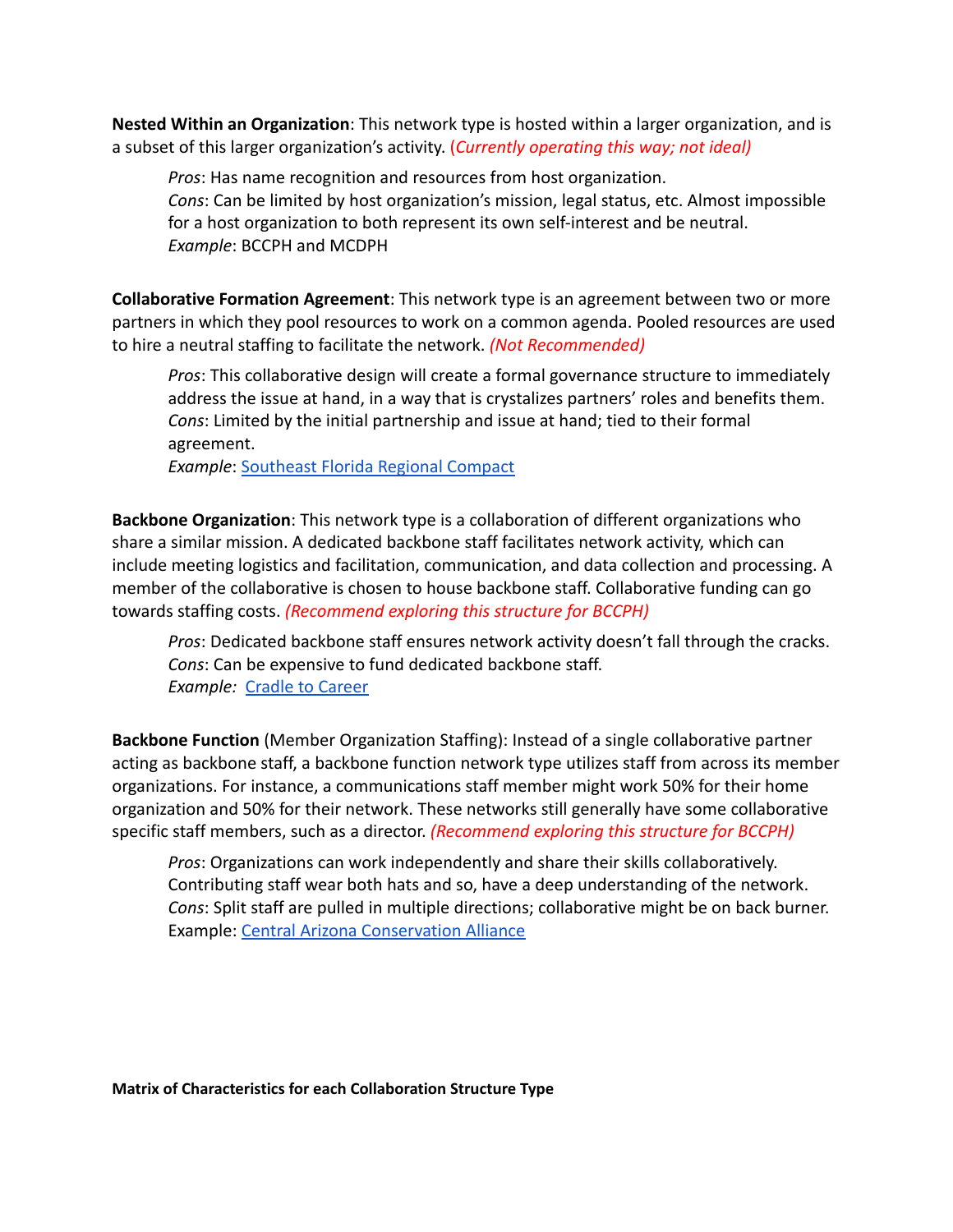| <b>Netwo</b><br>rk<br><b>Type</b>   | <b>Structur</b><br>e Type                                  | <b>Description of Functions Based on Structure</b>                                                |                                                                                                           |                                                                                                                       |                                                                                                                                               |                                           | <b>List of Characteristics</b> |                    |                                                                                     |
|-------------------------------------|------------------------------------------------------------|---------------------------------------------------------------------------------------------------|-----------------------------------------------------------------------------------------------------------|-----------------------------------------------------------------------------------------------------------------------|-----------------------------------------------------------------------------------------------------------------------------------------------|-------------------------------------------|--------------------------------|--------------------|-------------------------------------------------------------------------------------|
|                                     |                                                            | <b>Backbon</b><br>e                                                                               | <b>Backbon</b><br>e<br><b>Structur</b><br>e                                                               | <b>Govern</b><br>ance<br><b>Structur</b><br>e                                                                         | <b>Growth</b><br>Plan                                                                                                                         | <b>Funding</b><br><b>Structur</b><br>e    | Char<br>ter                    | <b>Webs</b><br>ite | Does the<br>network<br>provide<br>collabor<br>ative-spe<br>cific<br>activities<br>? |
| <b>Infor</b><br>mal<br>netwo<br>rk  | <b>Nested</b><br>within<br>an<br>organiza<br>tion          | Backbon<br>e<br>function<br>S<br>provided<br>by host<br>organiza<br>tion                          | Backbon<br>e staff<br>are<br>housed<br>in host<br>organiza<br>tion                                        | Host<br>organiza<br>tion<br>tends to<br>lead<br>initiativ<br>e, often<br>with<br>input<br>from an<br>advisory<br>team | Growth is<br>often<br>informal,<br>with no<br>rules<br>about<br>who is<br>"part of<br>the<br>collaborat<br>ion;"<br>often<br>word of<br>mouth | Organiz<br>ation<br>funds<br>the<br>work. | May<br>be                      | Mayb<br>e          | Maybe                                                                               |
| <b>Charte</b><br>red<br>netwo<br>rk | <b>Collabor</b><br>ative<br>Formati<br>on<br>Agreem<br>ent | Backbon<br>e<br>function<br>S<br>provided<br>by<br>neutral,<br>third-par<br>ty<br>facilitato<br>r | Backbon<br>e staff<br>are hired<br>by<br>collabor<br>ative to<br>provide<br>backbon<br>e<br>function<br>S | Can<br>vary<br>dependi<br>ng on<br>the<br>agreem<br>ent                                                               | Generally<br>does not<br>grow<br>beyond<br>initial<br>members                                                                                 | Joint-fu<br>nding<br>makeup               | Yes                            | Mayb<br>e          | No                                                                                  |
|                                     | <b>Backbon</b><br>e<br>Organiza<br>tion                    | A<br>member<br>organiza<br>tion is<br>consider<br>ed "the<br>backbon<br>e''                       | Backbon<br>e staff<br>are<br>housed<br>in<br>backbon<br>e<br>organiza<br>tion                             | Leaders<br>hip<br>Team<br>separat<br>e from<br>the<br>backbo<br>ne                                                    | Grows<br>based on<br>alignment<br>with<br>mission,<br>with<br>formal<br>members<br>hip rules                                                  | Joint-fu<br>nding<br>makeup               | Yes                            | Yes                | Yes                                                                                 |